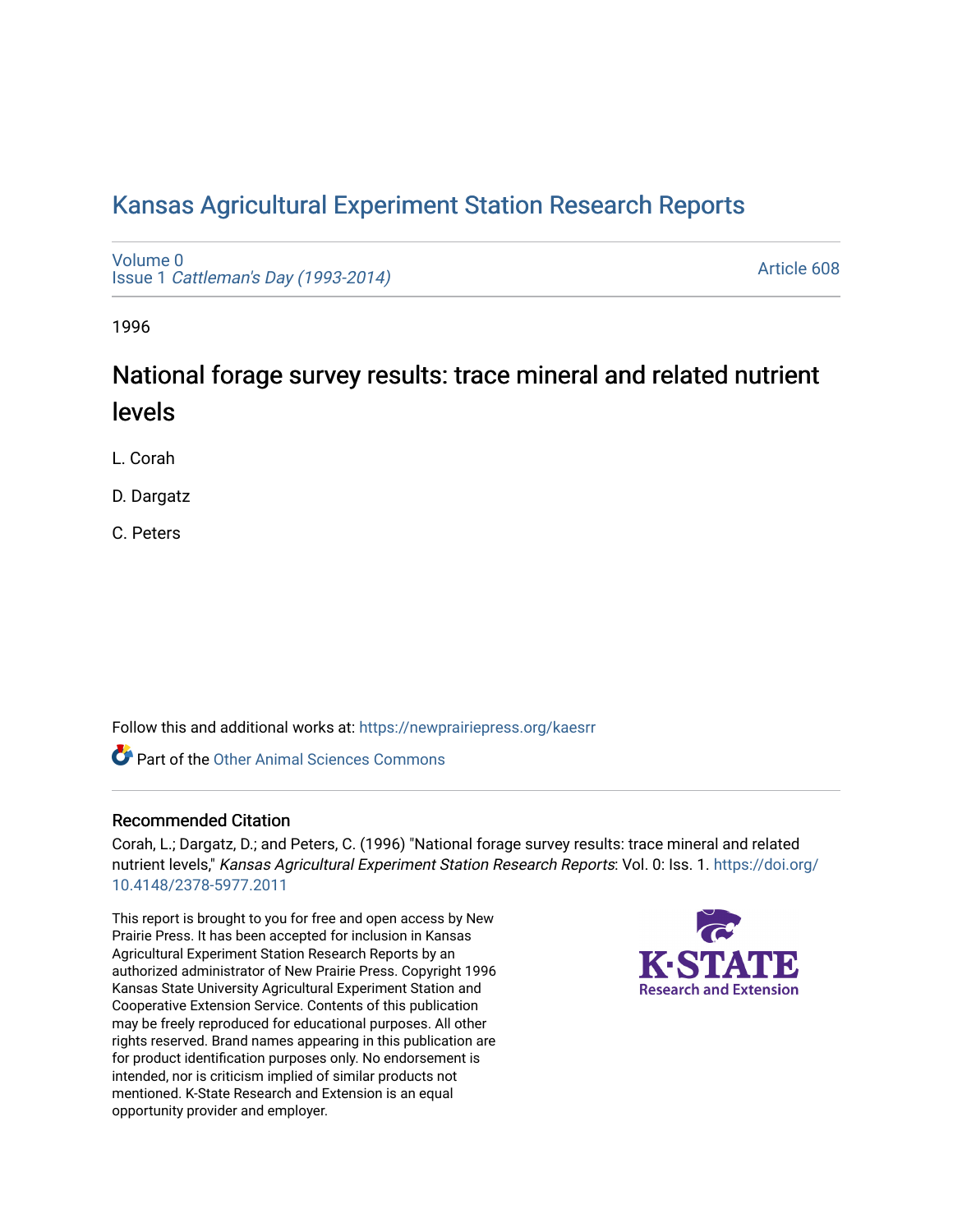## National forage survey results: trace mineral and related nutrient levels

## **Abstract**

A National Forage Survey was conducted in 18 states to determine the trace mineral and related nutrient content of forages grown in the United States. Most forages sampled were harvested hays utilized as winter feed for beef cow herds. The trace element most commonly deficient in the forages sampled was zinc. Copper and cobalt levels were adequate in 36 and 34.1% of the samples, respectively. In contrast, manganese was adequate (above 40 ppm) in 76% of the samples and was deficient (below 20 ppm) only in 4.7%. The copper antagonists, such as iron and molybdenum, were marginal to high in 28.7% and 57.8% of the samples, respectively, indicating that both of these elements are often present in levels that can cause a reduction in copper availability. Of the 352 samples collected in 18 states, the trace mineral most likely to be deficient was zinc, followed by selenium and cobalt.

## Keywords

Cattlemen's Day, 1996; Kansas Agricultural Experiment Station contribution; no. 96-334-S; Report of progress (Kansas State University. Agricultural Experiment Station and Cooperative Extension Service); 756; Beef; Trace minerals; Forage survey; Forages

## Creative Commons License



This work is licensed under a [Creative Commons Attribution 4.0 License](https://creativecommons.org/licenses/by/4.0/).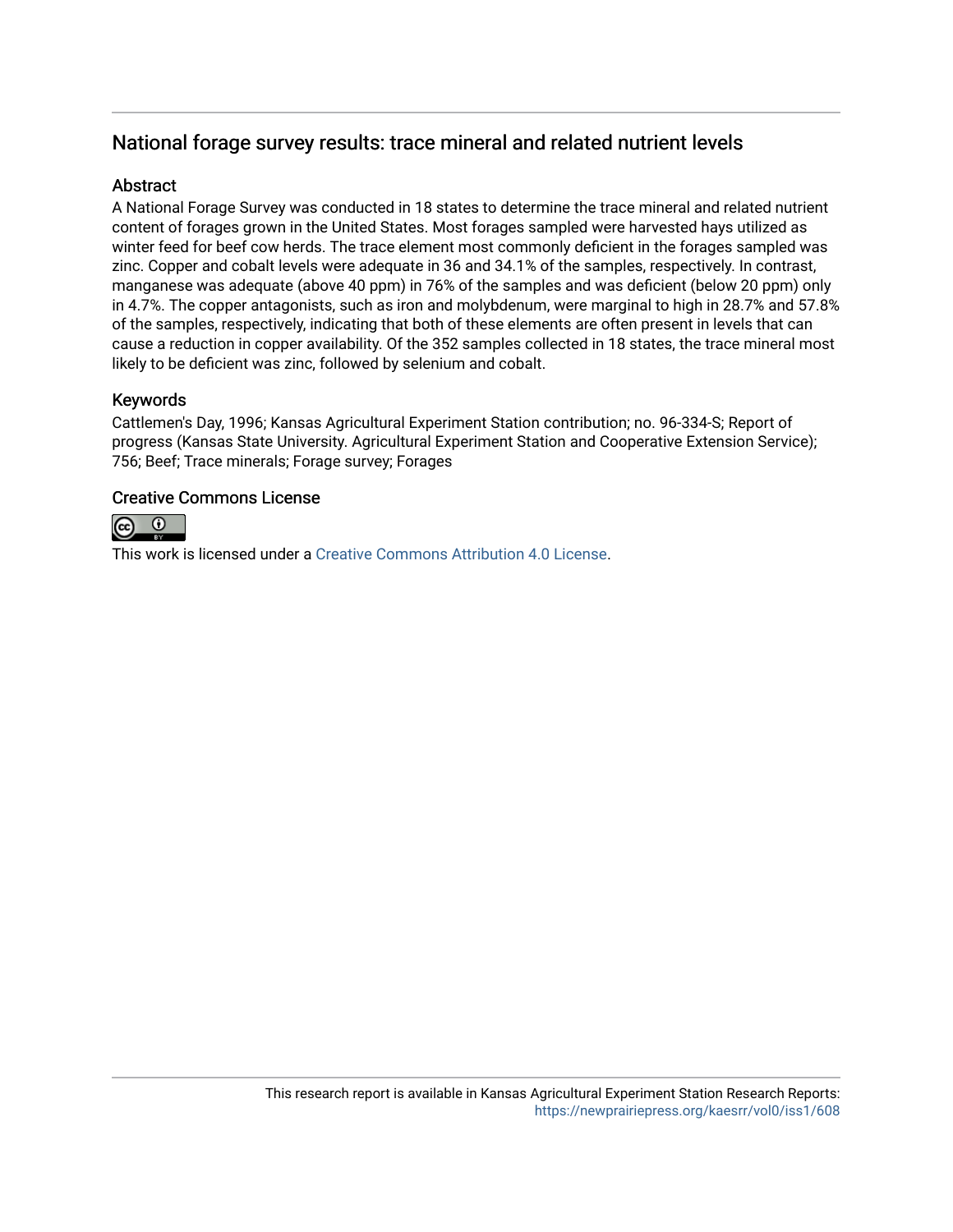#### **NATIONAL FORAGE SURVEY RESULTS: TRACE MINERAL AND RELATED NUTRIENT LEVELS**

*L. Corah, D. Dargatz<sup>1</sup>, and C. Peters* 

#### **Summary**

A National Forage Survey was conducted in 18 states to determine the trace mineral and related nutrient content of forages grown in the United States. Most forages sampled were harvested hays utilized as winter feed for beef cow herds. The trace element most commonly deficient in the forages sampled was zinc. Copper and cobalt levels were adequate in 36 and 34.1% of the samples, respectively. In contrast, manganese was adequate (above 40 ppm) in 76% of the samples and was deficient (below 20 ppm) only in 4.7%. The copper antagonists, such as iron and molybdenum, were marginal to high in 28.7% and 57.8% of the samples, respectively, indicating that both of these elements are often present in levels that can cause a reduction in copper availability. Of the 352 samples collected in 18 states, the trace mineral most likely to be deficient was zinc, followed by selenium and cobalt.

(Key Words: Trace Minerals, Forage Survey, Forages.)

#### **Introduction**

Harvested and grazed forage represents the major cost associated w ith cow-calf and stocker production. Although forage analysis is encouraged as a profitable management practice, only a limited number of producers traditionally utilize forage testing to determine supplementation strategies. Even fewer producers utilize trace mineral analyses of their forages.

Reported below are the resu lts of a National Forage Survey conducted in 18 cooperating states to determine the nutrient and trace mineral profiles of various forages commonly used by cow-calf producers.

#### **Experimental Procedures**

To determine the health status and production practices used by producers, the USDA Animal and Plant Health Inspection Veterinary Services conducted a 48-state survey involving 2,539 cow-calf producers. This project, which took 16 months, profiled cow-calf health and production parameters and has been published in a series of five national repo rts entitled "Cow-Calf Health and Productivity Audit (CHAPA) Reports".

As a component of this national audit, 18 states were designated to participate in a National Forage Survey, as follows:

| State       | <b>No. of Samples</b><br>Submitted |  |  |  |  |  |
|-------------|------------------------------------|--|--|--|--|--|
| Alabama     | 8                                  |  |  |  |  |  |
| Arkansas    | 16                                 |  |  |  |  |  |
| California  | 7                                  |  |  |  |  |  |
| Colorado    | 17                                 |  |  |  |  |  |
| Florida 4   |                                    |  |  |  |  |  |
| Georgia     | 8                                  |  |  |  |  |  |
| Iowa        | 25                                 |  |  |  |  |  |
| Kansas 28   |                                    |  |  |  |  |  |
| Kentucky    | 10                                 |  |  |  |  |  |
| Mississippi | 20                                 |  |  |  |  |  |
| Missouri    | 23                                 |  |  |  |  |  |
| Nebraska    | 47                                 |  |  |  |  |  |

<sup>&</sup>lt;sup>1</sup>Beef Specialist, APHIS-VS, Center of Epidemiology and Animal Health, Fort Collins, CO.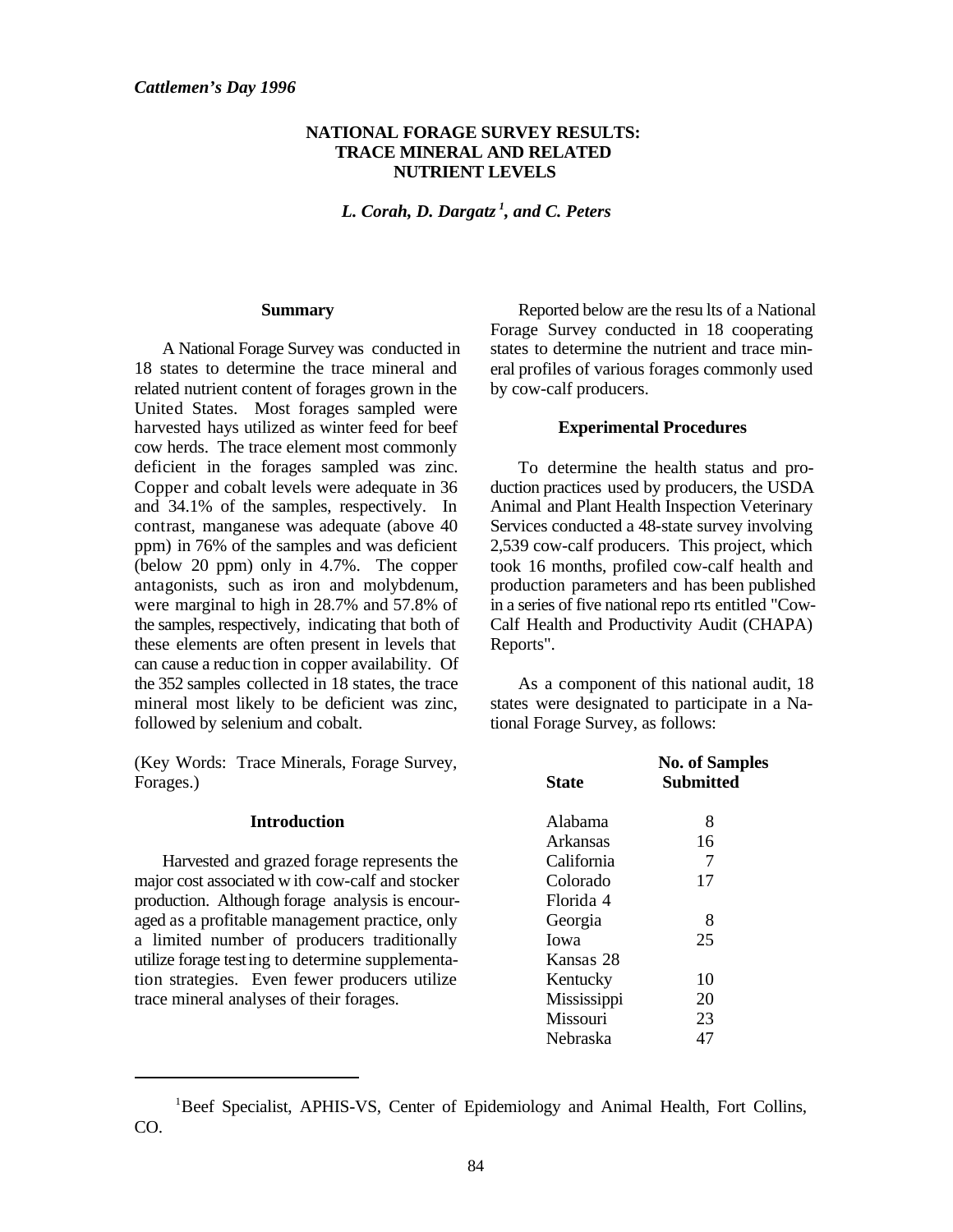| New Mexico   | 9   |  |
|--------------|-----|--|
| Oklahoma     | 19  |  |
| Tennessee    | 17  |  |
| <b>Texas</b> | 45  |  |
| Virginia     | 11  |  |
| Wyoming      | 38  |  |
|              |     |  |
| TOTAL:       | 352 |  |

Producers participating in the survey were offered the opportunity to have a single sample of harvested forage collected and analyzed without cost. All samples were collected by state and federal veterinary personnel and mailed to Kansas State University. All cooperating veterinary personnel were trained in proper forage sampling procedures to ensure that uniform samples were collected for analysis. Samples were collected using a standard forage probe.

Samples were dried in the Nutrition Lab at Kansas State University and then were ground and submitted to a commercial lab (Peterson Labs, Hutchinson, KS) for analysis. Samples were analyzed for crude protein (CP), acid detergent fiber (ADF), phosphorus (P), copper (Cu), cobalt (Co), iron (Fe), manganese (Mn), molybdenum (Mo), and zinc (zn).

For analytical purposes, forages were combined into nine categories as follows.

**Alfalfa/Alfalfa Mix** Thirty nine samples were coded as alfalfa and 25 were classified as alfalfa mix, predominantly grass-alfalfa combinations.

**Brome** Eight samples were clearly designated as brome.

**Bermuda** Of 36 samples designated as bermuda, one was a bermuda grass/orchard grass mix.

**Fescue/Fescue Mix** This category included 16 samples designated as fescue and 10 as fescue-clover combinations.

**Sudan/Sudan Sorghum** This classification included sorghum silage, forage sorghums, baled sorghams, sorghum forage, and straight sorghums and sudans.

**Cereal Forages** The designatio n included 17 samples of wheat, oats, and barley.

**Grass** The grass category included 139 samples considered native or local for the respective state and may have included brome mixes, timothy, mixed grasses, and other grasshay combinations.

**Silage** The nine samples classified as silage were coded predominantly corn silage. (Three sorghum silage samples were included in the sudan/sudan sorghum category.

**Other** This group included 26 forages not fitting into other categories and is not discussed in the report.

#### **Results and Discussion**

The means of nutrient and trace mineral analyses are shown in Table 1. To help interpret the trace mineral values, Table 2 indicates the amounts of the trace elements needed to meet dietary needs. In the case of antagonistic trace elements, such as iron and molybdenum, amounts that would lead to problems with copper are shown.

**Copper**. In the national sample s, 36% were classified as having adequate levels of copper, with 14.2% being deficient (below 4 ppm; Table 3). For most of the forage samples collected, the mean values for copper fell in the range of 5-8 ppm. This is usually adequate if high levels of antagonists, such as iron and molybdenum in the forage or sulfur in the water, are not present to cause a copper "tieup".

Of concern was the fact that 28.7% of the forage samples contained levels of iron that could be antagonistic to a copper. Of even greater concern was the fact that 57.8% of the samples contained molybdenum le vels that were high enough to tie up copper.

**Zinc**. This was the most commonly deficient trace element. Only 2.5% of the samples contained adequate zinc (at least 40 ppm), and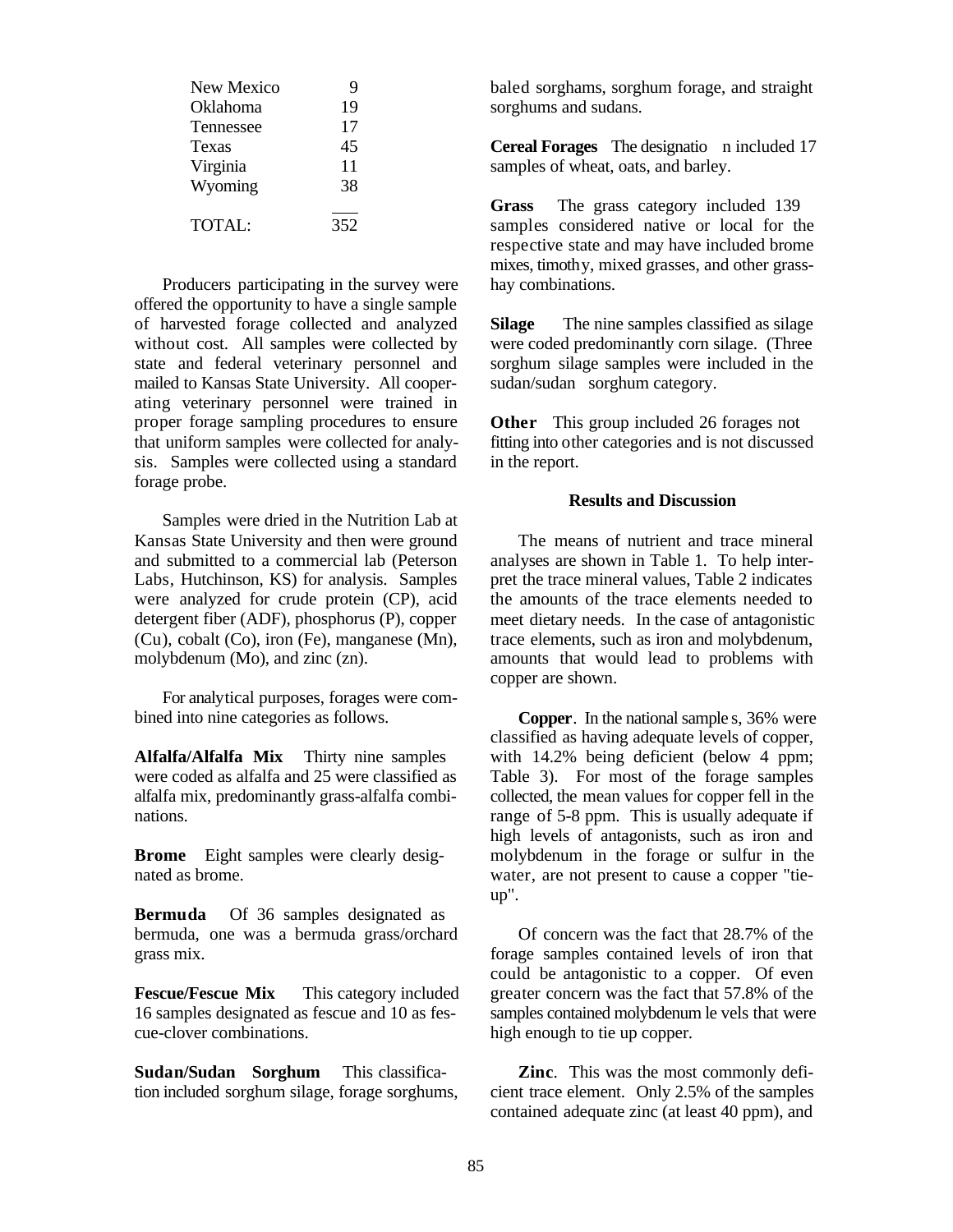63.4% of the samples were classified as deficient (below 20 ppm zinc).

**Cobalt**. On a national basis, 34.1% of the samples contained adequate cobalt, whereas 48.6% were classified as deficient. However, part of this high deficiency level may reflect limitations in the laboratory procedures. The small levels of cobalt (commonly less than .2 ppm) in most forage samples a re near the detection limits of practical laboratory techniques.

**Manganese**. Of all the trace minerals analyzed, manganese was the one most commonly present in a high enough le vel to meet the dietary requirements of cattle. Because

manganese is fairly poorly digested, it's important that the forage contain an adequate level. Seventy-six percent of the samples sampled nationally had an adequate level.

**Selenium.** On a national basis, 19.7% of the samples collected were classified adequate in selenium and 44.3% were classified as deficient. Selenium varies widely throughout the United States, often being deficient in certain areas and in excess in others. Even more of a problem is the fact that some st ates have regions of both deficiency and toxicity. In the National Survey, 16.7% of the sam ples were classified as having excess ( $>$ .4 ppm) selenium.

Trace Mineral

| Forage          | No.            | Nutrient Analysis, <sup>1</sup> % |              |      |     |     | Trace Mineral Analysis, ppm |      |     |                 |             | Antagonist, ppm |     |
|-----------------|----------------|-----------------------------------|--------------|------|-----|-----|-----------------------------|------|-----|-----------------|-------------|-----------------|-----|
| Type            | <b>Samples</b> |                                   | D.M. Protein | ADF  | P   | Cu  | Mn                          | Zn   | Co  | $\mathrm{Se}^2$ | Cu:Mo Ratio | Fe              | Mo  |
| Alfalfa/Alfalfa |                |                                   |              |      |     |     |                             |      |     |                 |             |                 |     |
| Mix             | 64             | 87.3                              | 16.4         | 38.9 | .25 | 7.4 | 51                          | 19.1 | .26 | 321             | 5.2:1       | 20              | 2.1 |
| <b>Brome</b>    | 8              | 85.3                              | 11.1         | 43.3 | .26 | 5.7 | 67.7                        | 13.6 | .17 | 147             | 4.8:1       | 165.5           | 1.8 |
| <b>Bermuda</b>  | 36             | 90.5                              | 9.6          | 39.4 | .21 | 8.5 | 125.2 22.4                  |      | .22 | 202.9           | 14.7:1      | 121.8           | .9  |
| Fescue          | 26             | 88.5                              | 10.9         | 42.7 | .27 | 6.2 | 122.3 17.8                  |      | .22 | 63.2            | 11.9:1      | 99.7            | .99 |
| Sudan and       |                |                                   |              |      |     |     |                             |      |     |                 |             |                 |     |
| sorghum         | 27             | 81.1                              | 7.9          | 43.1 | .21 | 7.5 | 57                          | 24.4 | .33 | 216.9           | 8.3:1       | 363.7           | 1.4 |
| Cereal          | 17             | 87.7                              | 10.9         | 41.2 | .21 | 5.5 | 69.4                        | 15.1 | .17 | 184.5           | 5.4:1       | 148             | 1.3 |
| Grass           | 139            | 85.4                              | 10.0         | 42.1 | .20 | 6.6 | 111.0                       | 19.2 | .28 | 177.4           | 7.5:1       | 239.8           | 1.5 |
| Silage          | 9              | 33.5                              | 7.3          | 35.1 | .22 | 5.3 | 52.1                        | 18.3 | .25 | 153.8           | 5.1:1       | 157.3           | 1.5 |

#### **Table 1. Nutrient Profile, National Forage Survey**

<sup>1</sup>Protein, ADF and phosphorus reported on a DM basis.

 ${}^{2}$ Se = selenium and reported as ppb; Mn = manganese; Cu = copper; Mo = molybdenum; Co = cobalt.